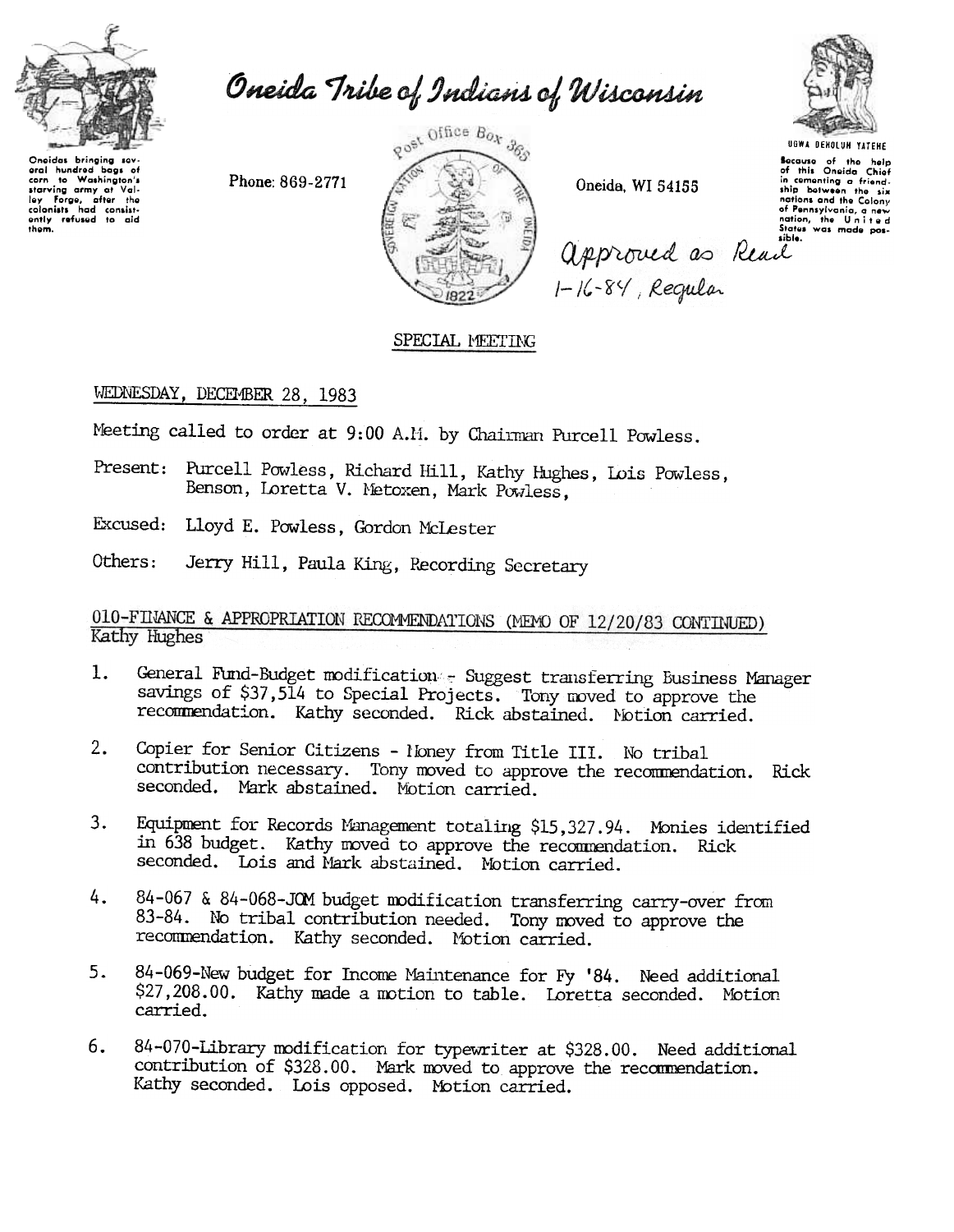Oneida Tribe of Indians of Wisconsin Special Meeting - December 28, 1983 Page 2

## Finance & Appropriation Recommendations (Continued)

- $7<sub>1</sub>$ 84-071-ANA budget proposal for new fiscal year. No additional contribution needed. Kathy moved to approve the recommendation. Mark seconded. Motion carried.
- 84-074-\$500.00 request to repair water supply system for Samantha Farmer. 8. Lois made a motion to table until Jerry Kurowski, Chris Doxtator, and/or John Spangberg can be present during this discussion. Rick seconded. Motion carried.
- Land Office budget increased by \$2,227.00 received in easement money. 9. Put into repairs line item. No additional contribution needed. Tony moved to approve. Loretta seconded. Motion carried.

## 310-INTERNAL PROMOTION FOR DATA PROCESSING MANAGEMENT TRAINEE (PERSONNEL)

The Personnel Office sent information for Business Committee review and acceptance regarding the internal promotion of Vince Cornelius for the Data Processing Management Trainee position. Discussion followed. Mark made a motion to repost this position within the community and that the recommended person for this position be considered along with the other applicants. No second. Notion failed. There was further discussion regarding the Personnel Policies & Procedures. Nark made a motion to deny the recommendation and to post this position. No second. Motion failed. Lois made a motion to table this item until Friday, December 30, 1983 and that Dale Wheelock present the following information regarding the selection of the applicants. Rick seconded. Mark opposed. Motion carried.

1) Were any of the Data Processing trainee applicants interviewed prior to the final selection? Or, were they screened? If they were not interviewed, why not?

## 220-PRE-APPLICATION FORM (Campaign for Human Development) - Jerry Hill

Mark made a motion to approve sending the application form. Rick Hill seconded. Motion carried.

220-PROPOSED NARF LEGISLATIVE SERVICES - Jerry Hill

Currently, the Business Committee is interested in contracting for the following three (3) lobbying related services from NARF.

- 1) Services: Computer tracking of pending legislation.
- 2) Training: Legislative process, recommended plans of action, correspondence
- 3) Facilitate Legislative Contacts: Arrange meetings, pre-briefing on issues, reports on legislation as requested.

Discussion followed regarding the proposed contract. Loretta made a motion to: